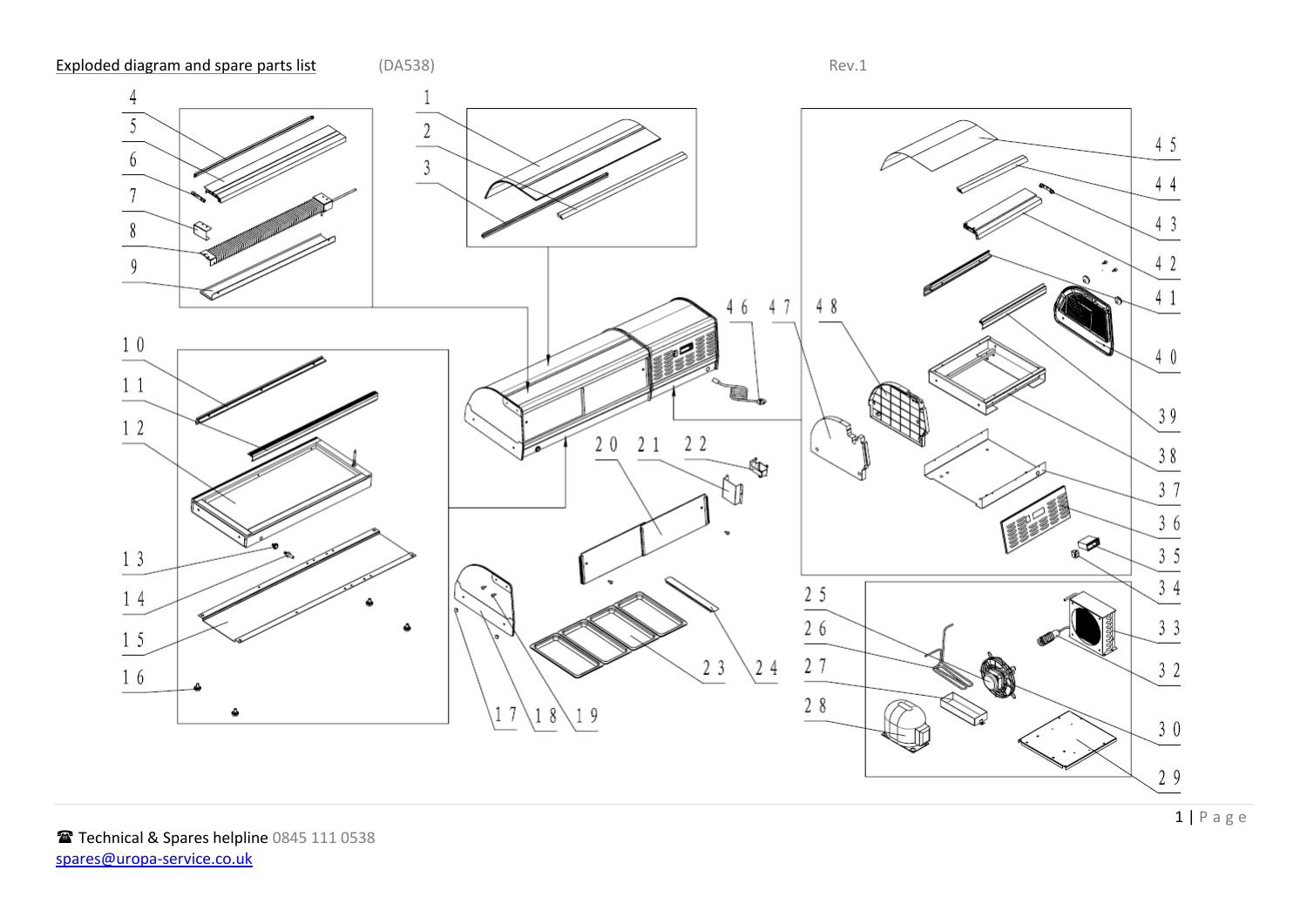| Exploded diagram and spare parts list | (DA538) | Rev.1 |
|---------------------------------------|---------|-------|
|---------------------------------------|---------|-------|

| Machine                                     | Explode        | Code         | Description                               |
|---------------------------------------------|----------------|--------------|-------------------------------------------|
| DA538 Polar gekoelde sushivitrine 5 x GN1/3 | 1              | $\mathbf{r}$ | <b>Curved Glass</b>                       |
| DA538 Polar gekoelde sushivitrine 5 x GN1/3 | $\overline{2}$ | $\mathbf{r}$ | <b>Curved Glass Top Plastic Strip</b>     |
| DA538 Polar gekoelde sushivitrine 5 x GN1/3 | 3              | $\mathbf{r}$ | <b>Curved Glass Bottom Aluminum Alloy</b> |
| DA538 Polar gekoelde sushivitrine 5 x GN1/3 | 4              | $\mathbf{r}$ | <b>LED Light</b>                          |
| DA538 Polar gekoelde sushivitrine 5 x GN1/3 | 5              | $\mathbf{r}$ | <b>Top Cover</b>                          |
| DA538 Polar gekoelde sushivitrine 5 x GN1/3 | 6              | $\mathbf{r}$ | Top Cover Left Support                    |
| DA538 Polar gekoelde sushivitrine 5 x GN1/3 | 7              | $\mathbf{r}$ | Water Pan Support Left                    |
| DA538 Polar gekoelde sushivitrine 5 x GN1/3 | 8              | $\mathbf{r}$ | Evaporator                                |
| DA538 Polar gekoelde sushivitrine 5 x GN1/3 | 9              | $\mathbf{r}$ | <b>Evaporator Water Pan</b>               |
| DA538 Polar gekoelde sushivitrine 5 x GN1/3 | 10             | $\mathbf{r}$ | <b>Curved Glass Support</b>               |
| DA538 Polar gekoelde sushivitrine 5 x GN1/3 | 11             | t            | <b>Body Side Plastic Profile</b>          |
| DA538 Polar gekoelde sushivitrine 5 x GN1/3 | 12             | $\mathbf{r}$ | Body                                      |
| DA538 Polar gekoelde sushivitrine 5 x GN1/3 | 13             | $\mathbf{T}$ | Drain Pipe Cover                          |
| DA538 Polar gekoelde sushivitrine 5 x GN1/3 | 14             | $\mathbf{r}$ | Joint Pipe                                |
| DA538 Polar gekoelde sushivitrine 5 x GN1/3 | 15             | $\mathbf{r}$ | <b>Bottom Joint Plate</b>                 |
| DA538 Polar gekoelde sushivitrine 5 x GN1/3 | 16             | AB361        | Feet                                      |
| DA538 Polar gekoelde sushivitrine 5 x GN1/3 | 17             | t            | Hex Domed Cap Nut                         |
| DA538 Polar gekoelde sushivitrine 5 x GN1/3 | 18             | $\mathbf{r}$ | Side Glass                                |
| DA538 Polar gekoelde sushivitrine 5 x GN1/3 | 19             | $\mathbf{r}$ | <b>Glass Fixed Bolt</b>                   |
| DA538 Polar gekoelde sushivitrine 5 x GN1/3 | 20             | $\mathbf{r}$ | Glass Door                                |
| DA538 Polar gekoelde sushivitrine 5 x GN1/3 | 21             | $\mathbf{r}$ | <b>Suction Pipe Clamp Plate</b>           |
| DA538 Polar gekoelde sushivitrine 5 x GN1/3 | 22             | $\mathbf{r}$ | Drain Hopper                              |
| DA538 Polar gekoelde sushivitrine 5 x GN1/3 | 23             | $\mathbf{r}$ | $1/3$ Pan                                 |
| DA538 Polar gekoelde sushivitrine 5 x GN1/3 | 24             | t            | Pan Support                               |
| DA538 Polar gekoelde sushivitrine 5 x GN1/3 | 25             | $\mathbf{r}$ | Condenser Fan                             |
| DA538 Polar gekoelde sushivitrine 5 x GN1/3 | 26             | $\mathbf{a}$ | <b>Evaporate Pipe</b>                     |
| DA538 Polar gekoelde sushivitrine 5 x GN1/3 | 27             | $\mathbf{r}$ | Water Pan                                 |
| DA538 Polar gekoelde sushivitrine 5 x GN1/3 | 28             | AG013        | Compressor(R600a)                         |
| DA538 Polar gekoelde sushivitrine 5 x GN1/3 | 29             | $\mathbf{r}$ | Unit Board                                |
| DA538 Polar gekoelde sushivitrine 5 x GN1/3 | 30             | $\mathbf{r}$ | <b>Basket Guard Grills</b>                |
| DA538 Polar gekoelde sushivitrine 5 x GN1/3 | 32             | AB163        | <b>Filter Drier</b>                       |
| DA538 Polar gekoelde sushivitrine 5 x GN1/3 | 33             | $\mathbf{r}$ | Condenser                                 |
| DA538 Polar gekoelde sushivitrine 5 x GN1/3 | 34             | $\mathbf{r}$ | Main Switch                               |
| DA538 Polar gekoelde sushivitrine 5 x GN1/3 | 35             | AB363        | Thermostat                                |
| DA538 Polar gekoelde sushivitrine 5 x GN1/3 | 36             | $\mathbf{r}$ | <b>Front Panel</b>                        |
| DA538 Polar gekoelde sushivitrine 5 x GN1/3 | 37             | $\mathbf{r}$ | Unit Room Bottom Board                    |
| DA538 Polar gekoelde sushivitrine 5 x GN1/3 | 38             | $\mathbf{r}$ | Unit Room Frame                           |
| DA538 Polar gekoelde sushivitrine 5 x GN1/3 | 39             | $\mathbf{r}$ | Unit Room Plastic Profile Back            |
| DA538 Polar gekoelde sushivitrine 5 x GN1/3 | 40             | $\mathbf{r}$ | Unit Room Right Cover                     |
| DA538 Polar gekoelde sushivitrine 5 x GN1/3 | 41             | ☎            | Unit Room Plastic Profile Front           |
| DA538 Polar gekoelde sushivitrine 5 x GN1/3 | 42             | $\mathbf{r}$ | Unit Room Plastic Profile Up              |
| DA538 Polar gekoelde sushivitrine 5 x GN1/3 | 43             | $\mathbf{r}$ | Unit Room Plastic Profile Support         |